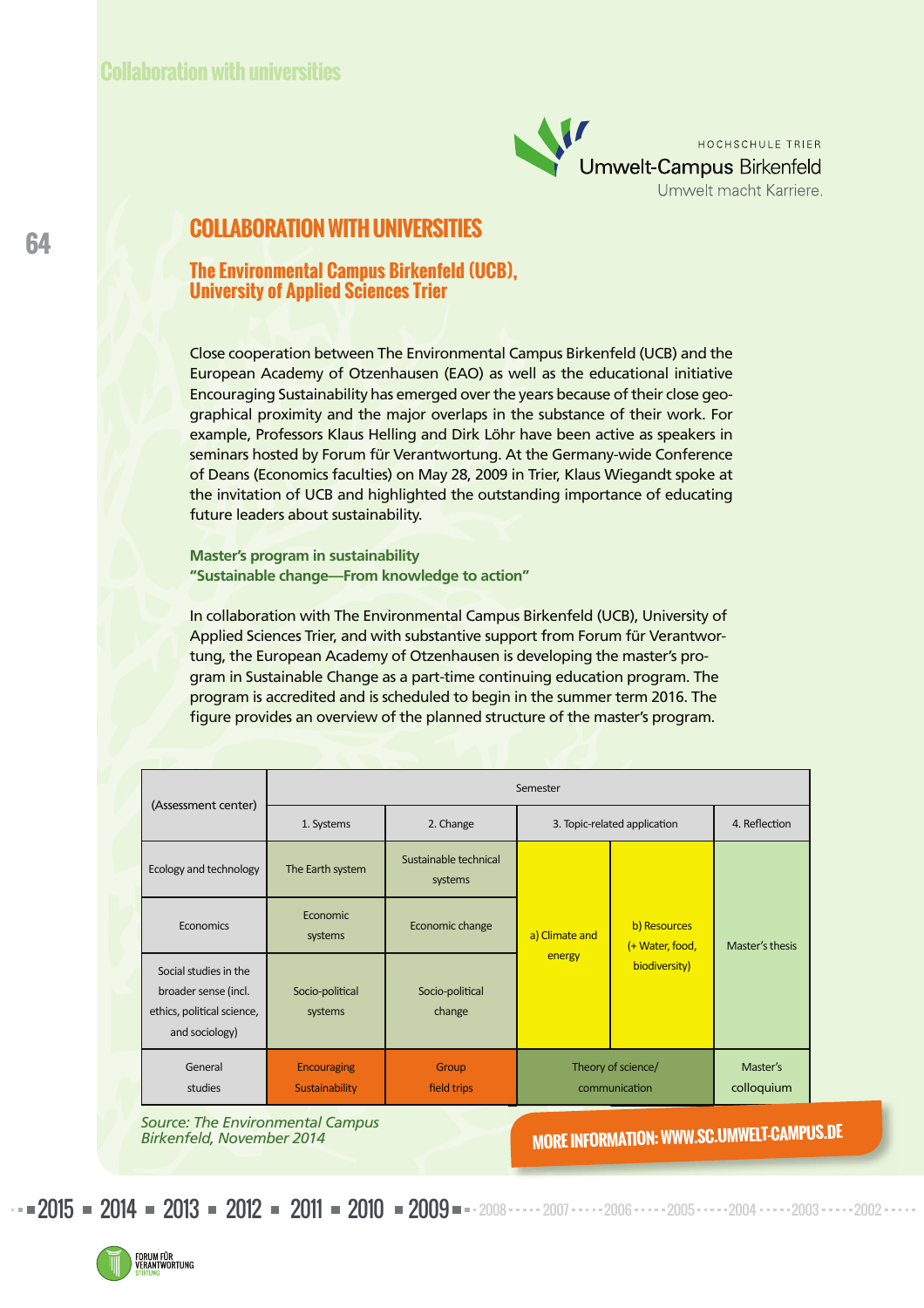#### **Saarland University**

**Endowed chair in Sustainable development**

In 2009, the educational initiative Encouraging Sustainability endowed a chair in Sustainable development at Saarland University with the European Academy of Otzenhausen taking the lead, ASKO EUROPA-STIFTUNG providing financial support, and Forum für Verantwortung accompanying the process. The endowed chair was first held for one year by Prof. Petra Schweizer-Ries as acting professor. She taught an interdisciplinary module on sustainability which began with a lecture by Dr. Hannes Petrischak on October 19, 2009. Arno Krause and Dr. Hannes Petrischak served on the search committee, which finally agreed on Prof. Olaf Kühne. From 2010 to 2012, he headed a cross-departmental certificate program in sustainability sciences.

Furthermore, Dr. Hannes Petrischak taught a seminar on biodiversity at Saarland University in the spring terms of 2010 and 2011. Additional multi-day seminars for students were offered at the European Academy of Otzenhausen in cooperation with the endowed chair.

#### **Virtuelle Akademie Nachhaltigkeit (Virtual Academy of Sustainability), University of Bremen**



The Virtual Academy of Sustainability at the University of Bremen, directed by Prof. Georg Müller-Christ, provides an innovative teaching concept with video-based classes on the subject of sustainability. It is available to all German-language universities and docents free of charge. The video-based classes of the Virtual Academy of Sustainability are conceptualized so that students can get academic credit for them at various universities for compulsory classes, electives, open studies, or general studies.

The foundation Forum für Verantwortung supports the Virtual Academy of Sustainability both financially and by recommending speakers and topics in order to impart the basics about sustainable development at the university level.

Learning units have already been produced with some of the authors of the book series on the future of the Earth, for example Prof. Mojib Latif on climate, Prof. Klaus Hahlbrock on food, and Prof. Rainer Münz and Dr. Albert Reiterer on the global population and global migration.